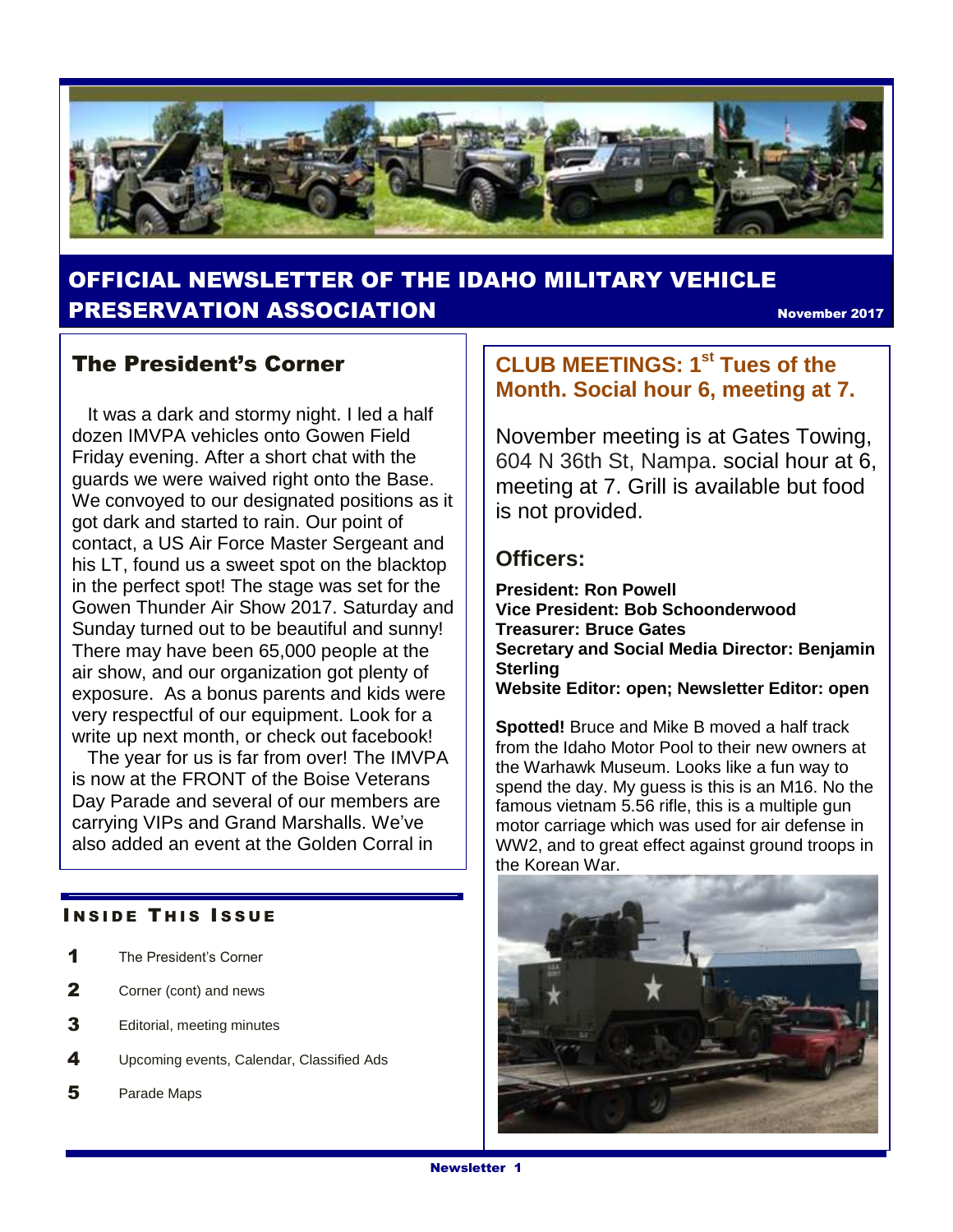Boise for those of us who didn't want to travel all the way to Nampa. This is a fun event and we get a warm table inside and free dinner, of course. We also hope you join us at our annual Holiday Party, which was planned by Karen W and our VP, Bob. It's on a Friday night this time and the date is December 1st. it's my desire that we get more attendance than last year. The IMVPA will be paying 100\$ for the venue and if we don't get better numbers then I don't see us having it next year. This is a really fun event with a gift exchange, so please come on out and bring your family.

-Ron

 $\frac{1}{2}$ 

# **Meetings:**

**November Meeting**: This is at Bruce Gates Towing, 604 N, 36<sup>th</sup> street in Nampa. **December Holiday Party**: This is December 1<sup>st</sup>, Friday night at the Best Western, 908 Specht Avenue Caldwell. Arrive at 6:30, Dinner at 7:00PM. Bring the family.

**January Meeting**: Bruce Gates Towing in Nampa. We will be discussing the Annual Military Show and having elections!

# **It was in the news**

**- According to Alex of the Idaho Motor Pool,** 

the DMV will no longer title military vehicles newer than 1967 even with a form 97. If you already have a title then you are okay**.** This is a real big deal! We suggest you contact your congressman on this now!

 - **Wanted**: your newsletter articles, pictures, or editorials. Send them to Ron.

- Benjamin S has created a postcard which will be mailed out to members as a reminder to pay your annual dues. Thanks Ben!

- The IMVPA is alive and well on Facebook! Go check it out and like the page.

#### **"Welcome Joe"**

Joe, our newest member, won this award at the Indian Dealership Car Show recently. He says his M37 came from WW2 vet and member Dick

B. With some brake work and maintenance it fired right up and is running and driving! Joe is a 10 year combat vet.



#### **About the Boise Veterans Day Parade.**

 In previous years the parade was led by a local Corvette club. The advantage was that a Grand Marshall or VIP could be seen in the back of their soft top models. I've been on the committee for 3 years now and I've finally convinced them to put the IMVPA up FRONT! This was a logical move to me. Our members are great patriots and our vehicles look the part! So with that said I'm asking the IMVPA for maximum participation. **Come out to the parade, be seen, and have fun!** If we don't have a good showing, then it will reflect on us as an organization and we may not get this front and center privilege again.

 See the maps attached to this newsletter for the parade route and staging area.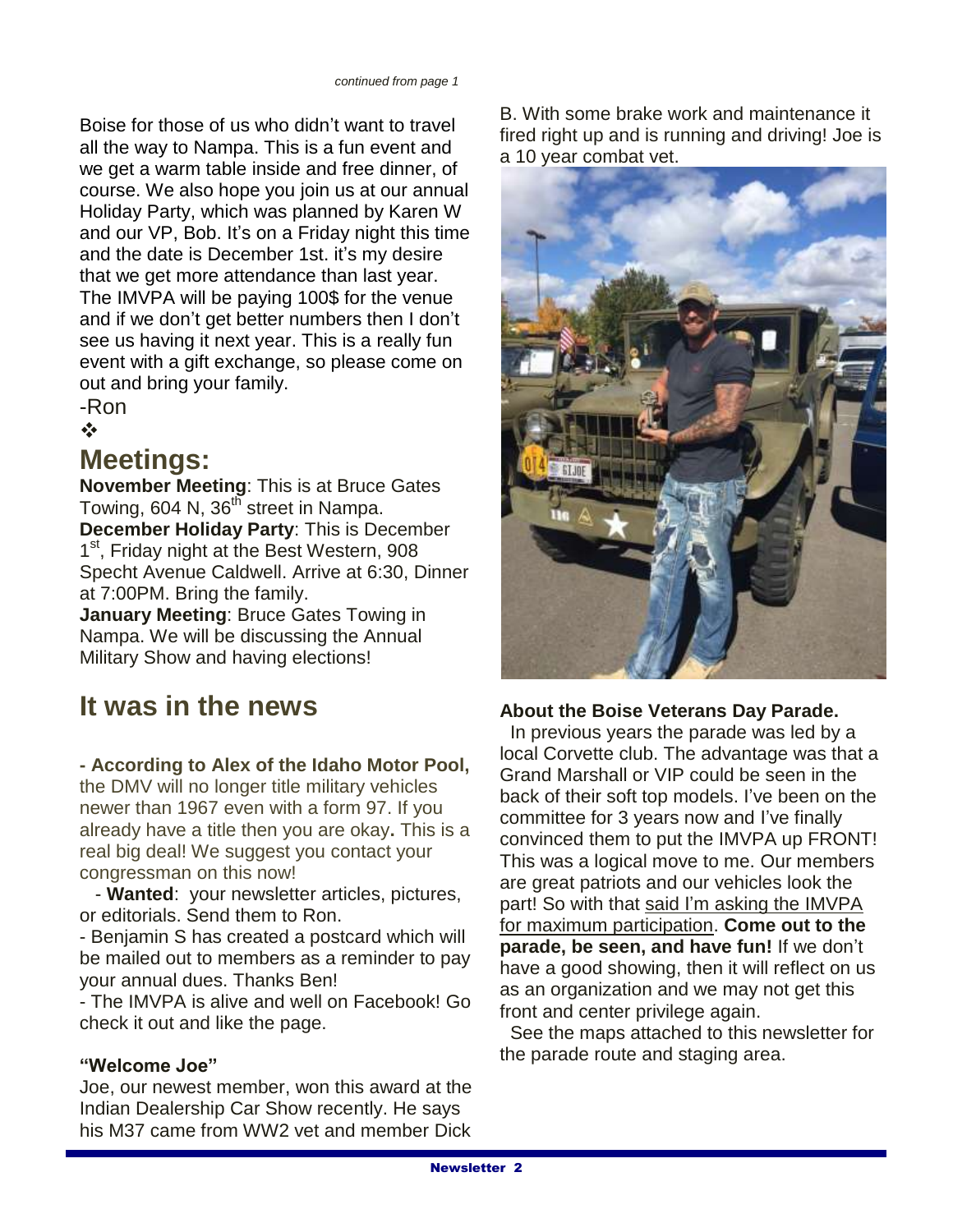# **Car Show at the Indian Dealership**



For those of you who know what a computer is, you probably saw an email go out about a short notice car show at the Harley Davidson location. This one was hosted by the Indian dealership. There were about 40 cars there from 1917 to 2017! Al and Bonnie came with their M38, Ron with his M38A1, and Joe with his M37. The public voted on their favorites in several categories and Joe was the first to win a trophy. The weather was a little chilly but hot coffee and free lunch made up for it. It was a good time.

Meeting Minutes, October 3rd, 2017 (by Ben Sterling, Secretary, Social Media Director) The regular meeting of the Idaho Military Vehicle Preservation Association was called to order at 1900hrs on October 3rd, 2017 in Kuna Rural Fire Station #1 by Ron Powell. Present was our VP, Bob S, Treasurer Bruce G, Secretary Benjamin (and wife Tina S), Don and Karen W, Mike P, Larry C, Roy C, Richard M, Joe P, Jessica H, Randy F, Matt W, and Bob M

New members Joe and Randy were introduced. Past Events: Touch a truck review from Bruce Gates. This was highly recommended for us for next year. The Indian Dealership show was attended by Al and Bonny, Ron, and Joe. Chrome at the home was attended by Al and Bonnie, Ron, Roy, Joe and Bruce. We have room for many more vehicles there next year. New Business:

Change Facebook wallpaper picture every month. //Contact News channel 6 when we are going to future events. //Boise Vet's Parade coming up Nov 4th. VIP's to be shuttled by Mike, Bruce G, Bob M, Roy C, Ben S, and Don W. //Garry's Automotive static display Nov 10<sup>th</sup>, POC Don W. //Golden Corral Nov. 13th in Nampa and Boise 3-6pm //Gowen Airshow. Setup Oct 13th noon-1300hrs VIP access. Bring IMVPA signs. //December Christmas Party First weekend of December, Potluck style, searching for venue, may be on a weekend.

Agenda for Next Meeting: November events, Christmas Party update. Review of past events -Meeting was adjourned at 2108hrs by Ron Powell. The next general meeting will be at 1900hrs on November 7, 2017, in Caldwell at Covey Café, 5017 Hwy 20-26. Meal at 6pm is encouraged. Editors note: Covey cancelled the venue and it's now held at Gates Towing.

# **UPCOMING EVENTS Idahomvpa.org**

**Boise Veterans Day Parade, November 4<sup>th</sup> and parade starts at 0930AM. Vehicles should arrive** between 7 and 8AM. The IMVPA is leading the parade. Our position is block 8. Members who signed up to shuttle Grand Marshalls and VIPs must stage together in front. The Army National Guard is staging tanks and equipment the night before and there will be guards all night. If any of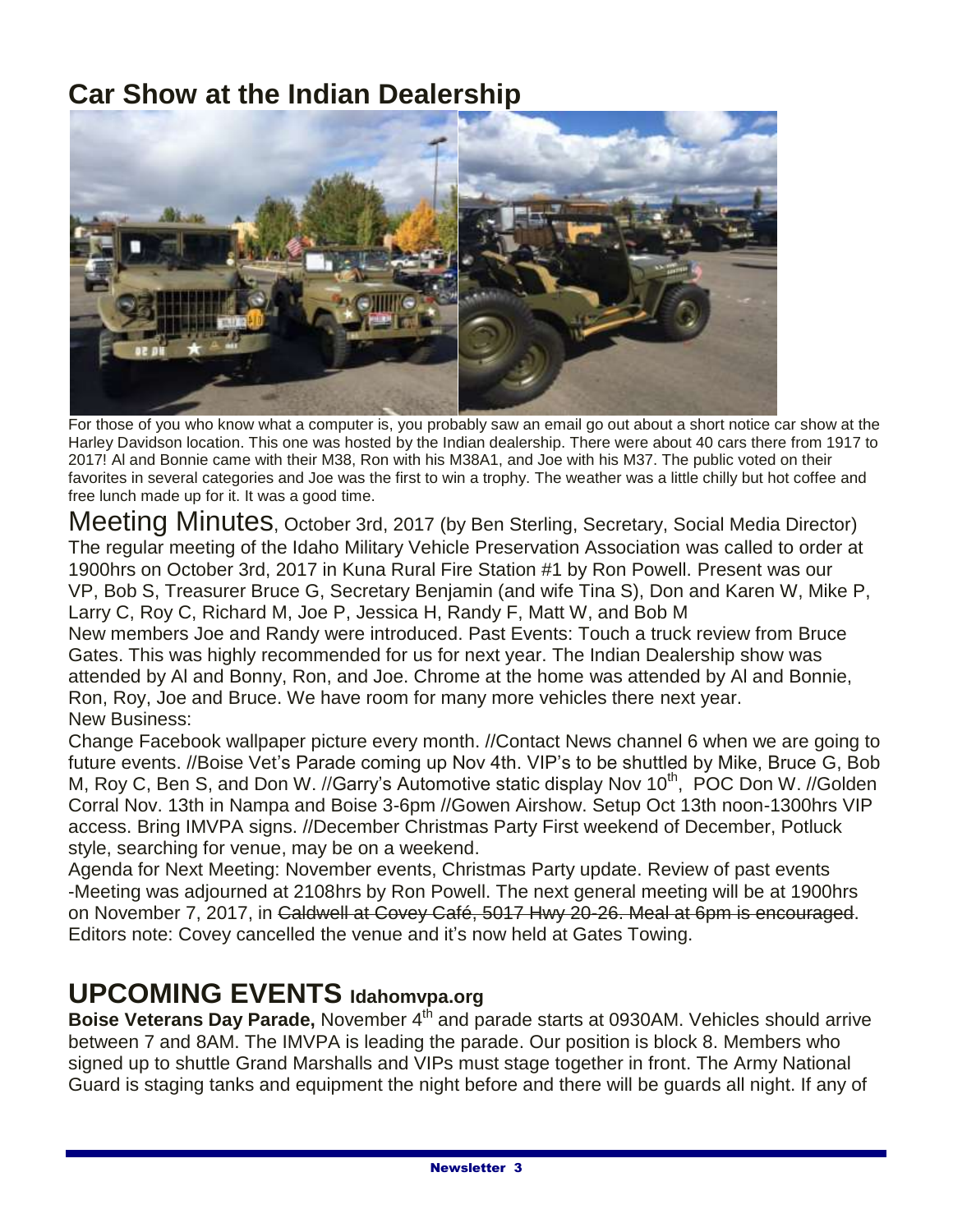our members choose to stage with them they will watch our equipment. Plan to park your vehicle about 7PM, if desired. Gary's Automotive, November 10<sup>h</sup>, 3:00 - 7PM. Stage at 2:30 to set up. Garys is a static display that has been a club favorite for many years. Located on Cole Road in Boise, across from Costco. Sign up with them ahead of time and get a free oil change. POC is Don W.

**Free Meals at Golden Corral in Nampa, November 13th, 3PM** start time. We'll park our vehicles out front in a static display. We will also have our own table inside for food and to stay warm. Three members are going to that.

Free Meals at Golden Corral in Boise. November 13<sup>th</sup>, 4:30 PM to 7:30PM. We'll park our vehicles out front and have our table inside. This is new and we added it in case you didn't want to travel to Nampa. Three members are signed up for this one so far. Dinner is complimentary.

Post this sign with your MV to get access to the parade staging areas:**VETERANS PARADE VEHICLE ACCESS AUTHORIZATION** NOVEMBER 4, 2017

**Food Convoy November 18th .** Sponsored by the American Legion Post 113, they will deliver food to the Idaho Veterans Home in Boise. Meet at the Red Lion at 9AM, 1800 W Fairview Ave, Boise. Lunch is provided at the Vets home. Contact Ron P. We have 2 members signed up for this so far. **IMVPA Holiday Party. December 1st .** 6:30PM gathering time, Potluck dinner at 7PM. Location is at the Best Western Hotel, 908 Specht Avenue in Caldwell. This is the same location as last year. Karen W is the POC so let her know what dish you are bringing. RSVP to

[confessor31@yahoo.com.](mailto:confessor31@yahoo.com) Keeping food allergies in mind, please label your dish and avoid shellfish, peanuts, etc. We will have a white elephant gift exchange. Please keep it military and limit it to 20\$ or less.

# **LOCAL CLASSIFIED ADS**

**Wanted**: Nick Wilson from England is looking for a headlight bracket for a GPA. If anyone knows of one, please get hold of Bruce Gates who will relay the information. **Wanted**: CJ3B windshield. Call Justin at 208-863-5901

**Wanted:** M38A1 top bows and antennae mount. For Sale or parting out; M38A1C artillery model, project vehicle, asking \$950. Ron at rondoin\_98@hotmail.com **For Sale**: extensive list of MB, M38 and M38A1 parts. Randy at rdrake@cableone.net **For Sale:** nice M101a <sup>3</sup>/<sub>4</sub> ton cargo trailer, new bows, nicely appointed for camping in but looks original. Has a top and spare tire. In storage in Hailey Idaho. Asking 1250.

Contact julsdallago@gmail.com

**For Sale:** beautiful and complete 1943 ¾ ton WC57; European return, 100% restored, full radios and winch, 4 wheel disk brake conversion. Asking 42k OBO. Call Fred **Having trouble titling your HMMWV in your state**? We may be able to help !! Please e-mail as much information about your problem as possible and let us know is you will participate in a Class Action lawsuit ( not required ) if so e mail [hmmwvowner@gmail.com](mailto:hmmwvowner@gmail.com) :